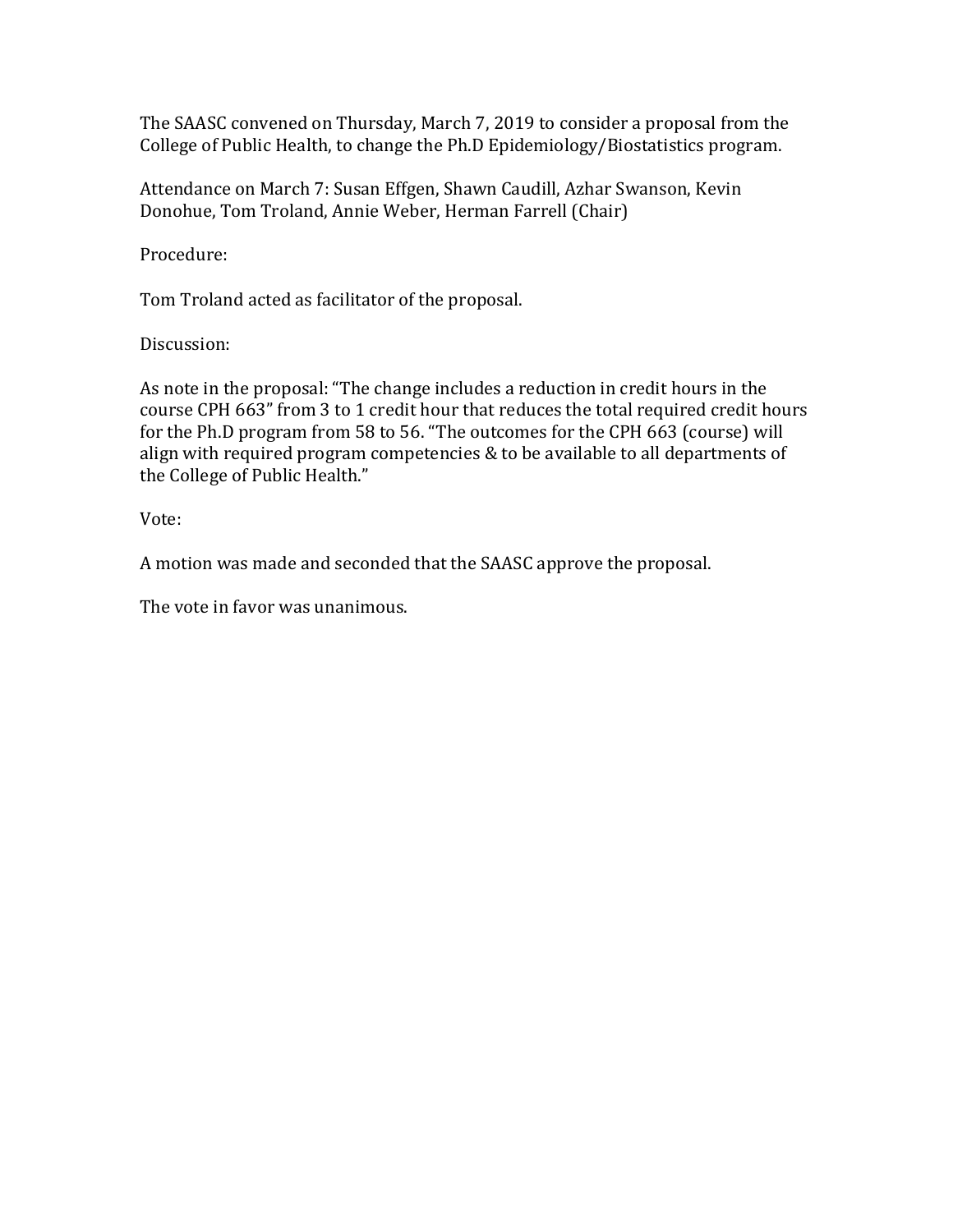#### **CHANGE DOCTORAL DEGREE PROGRAM FORM**

| <b>GENERAL INFORMATION</b>                                                                                  |                            |                                     |  |  |  |
|-------------------------------------------------------------------------------------------------------------|----------------------------|-------------------------------------|--|--|--|
| College:                                                                                                    | College of Public Health   | Department:                         |  |  |  |
|                                                                                                             |                            |                                     |  |  |  |
| <b>Current Major Name:</b>                                                                                  | Epidemiology/Biostatistics | Proposed Major Name:<br>No Change   |  |  |  |
|                                                                                                             |                            |                                     |  |  |  |
| <b>Current Degree Title:</b>                                                                                | <u>Ph.D.</u>               | Proposed Degree Title:<br>No Change |  |  |  |
| <b>Current Formal</b>                                                                                       |                            | Proposed Formal                     |  |  |  |
| NA<br>Option(s):                                                                                            |                            | NA<br>Option(s):                    |  |  |  |
|                                                                                                             |                            |                                     |  |  |  |
| <b>Current Specialty Fields</b>                                                                             |                            | Proposed Specialty Fields           |  |  |  |
| w/in Formal Option:                                                                                         |                            | w/in Formal Option:                 |  |  |  |
|                                                                                                             |                            |                                     |  |  |  |
| Date of Contact with Associate Provost for Academic Administration <sup>1</sup> :<br>February, 2018         |                            |                                     |  |  |  |
|                                                                                                             | CIP Code <sup>1</sup> :    | 26.1309<br>February 19, 2018        |  |  |  |
| Bulletin (yr & pgs):                                                                                        |                            | Today's Date:                       |  |  |  |
| Accrediting agency (if applicable):<br>Council on Education for Public Health (CEPH)                        |                            |                                     |  |  |  |
| Specific Date <sup>2</sup> :<br>$\boxtimes$ Semester following approval.<br>Requested Effective Date:<br>OR |                            |                                     |  |  |  |
|                                                                                                             |                            |                                     |  |  |  |
| Phone:<br><b>Steve Browning</b><br>859-218-2235<br>Email:<br>srbrowning@uky.edu<br>Dept Contact Person:     |                            |                                     |  |  |  |

#### **CHANGE(S) IN PROGRAM REQUIREMENTS**

|                                                                                                                                                | Current                                                                                                                                                                                                                                                                                                                                                                                    | Proposed                                    |  |  |  |
|------------------------------------------------------------------------------------------------------------------------------------------------|--------------------------------------------------------------------------------------------------------------------------------------------------------------------------------------------------------------------------------------------------------------------------------------------------------------------------------------------------------------------------------------------|---------------------------------------------|--|--|--|
| 1. Number of transfer credits allowed:                                                                                                         | 9 credit hours                                                                                                                                                                                                                                                                                                                                                                             | No Change                                   |  |  |  |
| (Maximum is Graduate School limit of total of 9 hours (or 25% of the credit hours needed to fulfill the pre-qualifying residency requirement.) |                                                                                                                                                                                                                                                                                                                                                                                            |                                             |  |  |  |
|                                                                                                                                                |                                                                                                                                                                                                                                                                                                                                                                                            |                                             |  |  |  |
| 2. Residence requirement:                                                                                                                      | 2 years before & 1 year after<br>qualifying examination                                                                                                                                                                                                                                                                                                                                    | No Change                                   |  |  |  |
| (Minimum of one year before and after Qualifying Exams.)                                                                                       |                                                                                                                                                                                                                                                                                                                                                                                            |                                             |  |  |  |
|                                                                                                                                                |                                                                                                                                                                                                                                                                                                                                                                                            |                                             |  |  |  |
| 3. Language(s) and/or skill(s) required:                                                                                                       | NA                                                                                                                                                                                                                                                                                                                                                                                         | $\underline{M}$                             |  |  |  |
| 4. Provisions for monitoring progress<br>and termination criteria:                                                                             | Cumulative grade point average of<br>3.00 or above; no grade of "E" or<br>"U"; at most one grade of "I"<br>remaining to be resolved; at most<br>one grade of "C"; at most one grade<br>of "W"; comprehensive<br>examination passed at PhD level if<br>taken; qualifying examination<br>passed if taken; final examination<br>passed if taken; Graduate School<br>time limits not exceeded. | No Change                                   |  |  |  |
| 5. Total credit hours required:                                                                                                                | 58                                                                                                                                                                                                                                                                                                                                                                                         | <u>56</u>                                   |  |  |  |
|                                                                                                                                                |                                                                                                                                                                                                                                                                                                                                                                                            |                                             |  |  |  |
| 6. Required courses:                                                                                                                           | BST 675 (4), BST 676 (4), BST                                                                                                                                                                                                                                                                                                                                                              | BST 675 (4), BST 676 (4), BST 681           |  |  |  |
|                                                                                                                                                | $681$ (3), BST 682 (3), BST 761 (3),                                                                                                                                                                                                                                                                                                                                                       | $(3)$ , BST 682 $(3)$ , BST 761 $(3)$ , BST |  |  |  |
|                                                                                                                                                | BST 762 (3), CPH 663 (3), CPH                                                                                                                                                                                                                                                                                                                                                              | 762 (3), CPH 663 (1), CPH 711 (3),          |  |  |  |

<sup>&</sup>lt;sup>1</sup> Prior to filling out this form, you MUST contact the Associate Provost for Academic Administration (APAA). If you do not know the CIP code, the APAA can provide you with that during the contact.

 $\overline{a}$ 

<sup>&</sup>lt;sup>2</sup> Programs are typically made effective for the semester following approval. No program will be made effective until all approvals are received.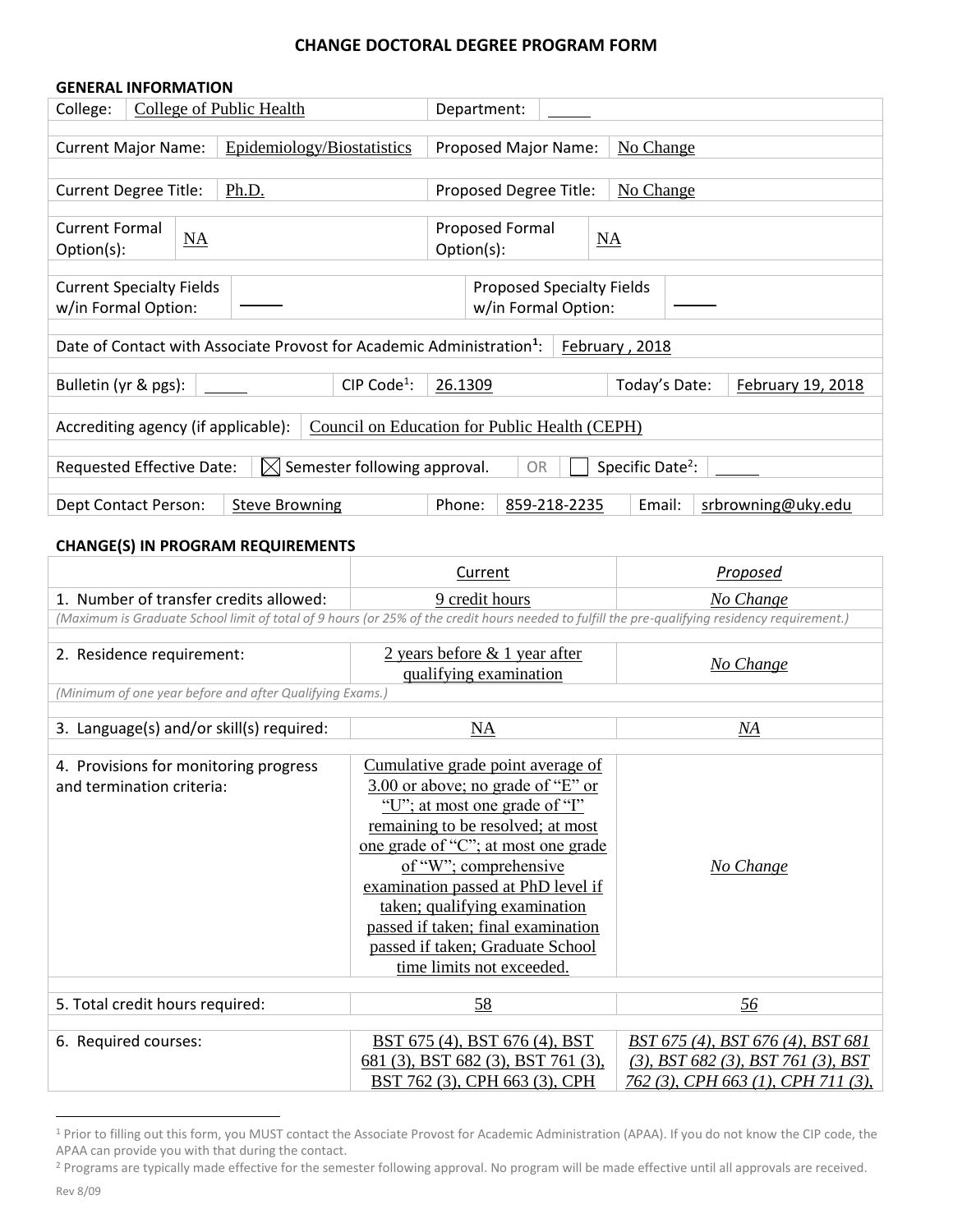## **CHANGE DOCTORAL DEGREE PROGRAM FORM**

|                                                                                                                | 711 (3), CPH 712 (3), EPI 714 (3)             | CPH 712 (3), EPI 714 (3) CPH 786    |
|----------------------------------------------------------------------------------------------------------------|-----------------------------------------------|-------------------------------------|
|                                                                                                                | CPH 786 (1), EPI 715 (3), Electives           | $(1)$ , EPI 715 (3), Electives (18) |
|                                                                                                                | $(18 \text{ total})$ , Residency (4), CPH 767 | total), Residency (4), CPH 767 (2)  |
|                                                                                                                | (2)                                           |                                     |
|                                                                                                                |                                               |                                     |
| 7. Required distribution of courses                                                                            | BST 675, BST 681, BST 676, BST                |                                     |
| within program:                                                                                                | 682, BST 761, CPH 712, EPI 714,               |                                     |
|                                                                                                                | and EPI 715 prior to comprehensive            | No Change                           |
|                                                                                                                | examination; core curriculum (39)             |                                     |
|                                                                                                                | credits) prior to qualifying                  |                                     |
|                                                                                                                | examination                                   |                                     |
| 8. Minor area or courses outside                                                                               |                                               |                                     |
|                                                                                                                | NA                                            | NA                                  |
| program required:                                                                                              |                                               |                                     |
| 9. Distribution of courses levels required                                                                     | maximum of 6 credit hours at                  |                                     |
| (400G-500/600-700):                                                                                            | 400G/500 level, remaining courses             | No Change                           |
|                                                                                                                | at 600/700 level.                             |                                     |
|                                                                                                                |                                               |                                     |
| 10. Qualifying examination                                                                                     | Require the student to furnish the            |                                     |
| requirements:                                                                                                  | dissertation committee with a                 |                                     |
|                                                                                                                | written dissertation document in              |                                     |
|                                                                                                                | progress (minimum 2 weeks in                  |                                     |
|                                                                                                                | advance) as well as to prepare                |                                     |
|                                                                                                                | slides for an oral presentation               |                                     |
|                                                                                                                | describing the student's current              |                                     |
|                                                                                                                | progress and the student's proposal           |                                     |
|                                                                                                                | to complete the dissertation                  |                                     |
|                                                                                                                | research (approximately 20-30                 |                                     |
|                                                                                                                | slides). During and after the oral            |                                     |
|                                                                                                                | presentation, the dissertation                | No Change                           |
|                                                                                                                | committee may ask the student                 |                                     |
|                                                                                                                | questions about the content of the            |                                     |
|                                                                                                                | written dissertation document in              |                                     |
|                                                                                                                | progress, the oral presentation, and          |                                     |
|                                                                                                                | topics in epidemiology and                    |                                     |
|                                                                                                                | biostatistics deemed relevant to              |                                     |
|                                                                                                                | evaluation of the student's                   |                                     |
|                                                                                                                | competence to complete the                    |                                     |
|                                                                                                                | dissertation research. The possible           |                                     |
|                                                                                                                | outcomes are Pass and Fail.                   |                                     |
|                                                                                                                |                                               |                                     |
| 11. Explain whether the proposed changes to the program (as described in numbers 1 through 10) involve courses |                                               |                                     |
| offered by another department/program. Routing Signature Log must include approval by faculty of additional    |                                               |                                     |
| department(s).                                                                                                 |                                               |                                     |
| <b>NA</b>                                                                                                      |                                               |                                     |
| 12. Other requirements not covered above:                                                                      |                                               |                                     |
|                                                                                                                |                                               |                                     |
| $N_A$                                                                                                          |                                               |                                     |

13. What is the rationale for the proposed changes? If the rationale involves accreditation requirements, please include specific references to those requirements.

The change includes a reduction in credit hours in the course CPH 663. The outcomes for CPH 663 will align with the required program competencies & to be available to all the departments of the College of Public Health.